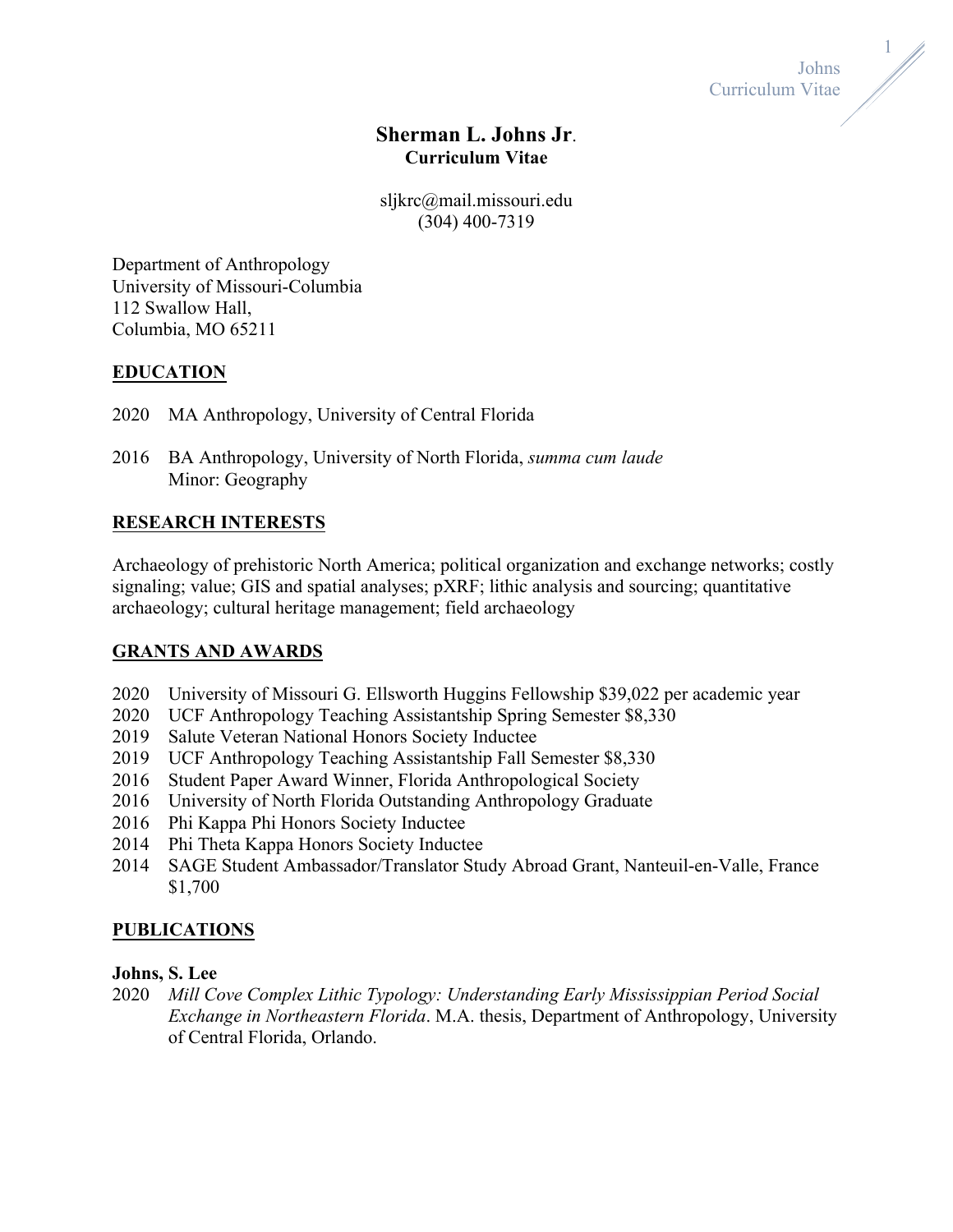

#### **Johns, S. Lee**

2015 University of North Florida Archaeological Field School Summary. *The Florida Anthropologist* 68(3-4):113-114

### **CONFERENCE PRESENTATIONS**

### **Johns, S. Lee** and Keith Ashley

2016 Caracasi and the Mortuary Mounds of Mayport. Paper presented at the 73<sup>rd</sup> Annual Meeting of the Southeastern Archaeological Conference, Athens, GA.

### **Johns, S. Lee**

2016 The Mill Cove Complex: A Comparative Analysis of Mississippian Small Triangular Points. Paper presented at the 68<sup>th</sup> Annual Meeting of the Florida Anthropological Society.

### **FIELD/ LAB/ PROFESSIONAL EXPERIENCE**

- 2020 **Archaeologist,** Lead researcher for geospatial survey 23CY92, Callaway County, MO.
- 2020 **Intern,** Missouri SHPO, Summer Unpaid 106 Compliance and Site Form Review, 72 hours
- 2020 **Volunteer,** University of North Florida MLK excavations, Mill Cove Complex, Jacksonville, FL.
- 2019 **Volunteer,** University of North Florida MLK excavations, Mill Cove Complex, Jacksonville, FL.
- 2018 **Volunteer,** University of North Florida MLK excavations, Mill Cove Complex, Jacksonville, FL.

#### 2016-

2017 **Archaeological Technician**, SEARCH Inc.

### 2016-

- 2017 **Archaeological Lab Technician**, SEARCH Inc.
- 2016 **Volunteer,** University of North Florida Archaeological Field School, Caracasi, Naval Air Station Mayport, FL.
- 2016 **Student,** University of North Florida MLK excavations, Mill Cove Complex, Jacksonville, FL.
- 2015 **Student Laboratory Assistant (Paid),** University of North Florida Archaeology Lab
- 2015 **Student,** University of North Florida Archaeological Field School, Mill Cove Complex, Jacksonville, FL.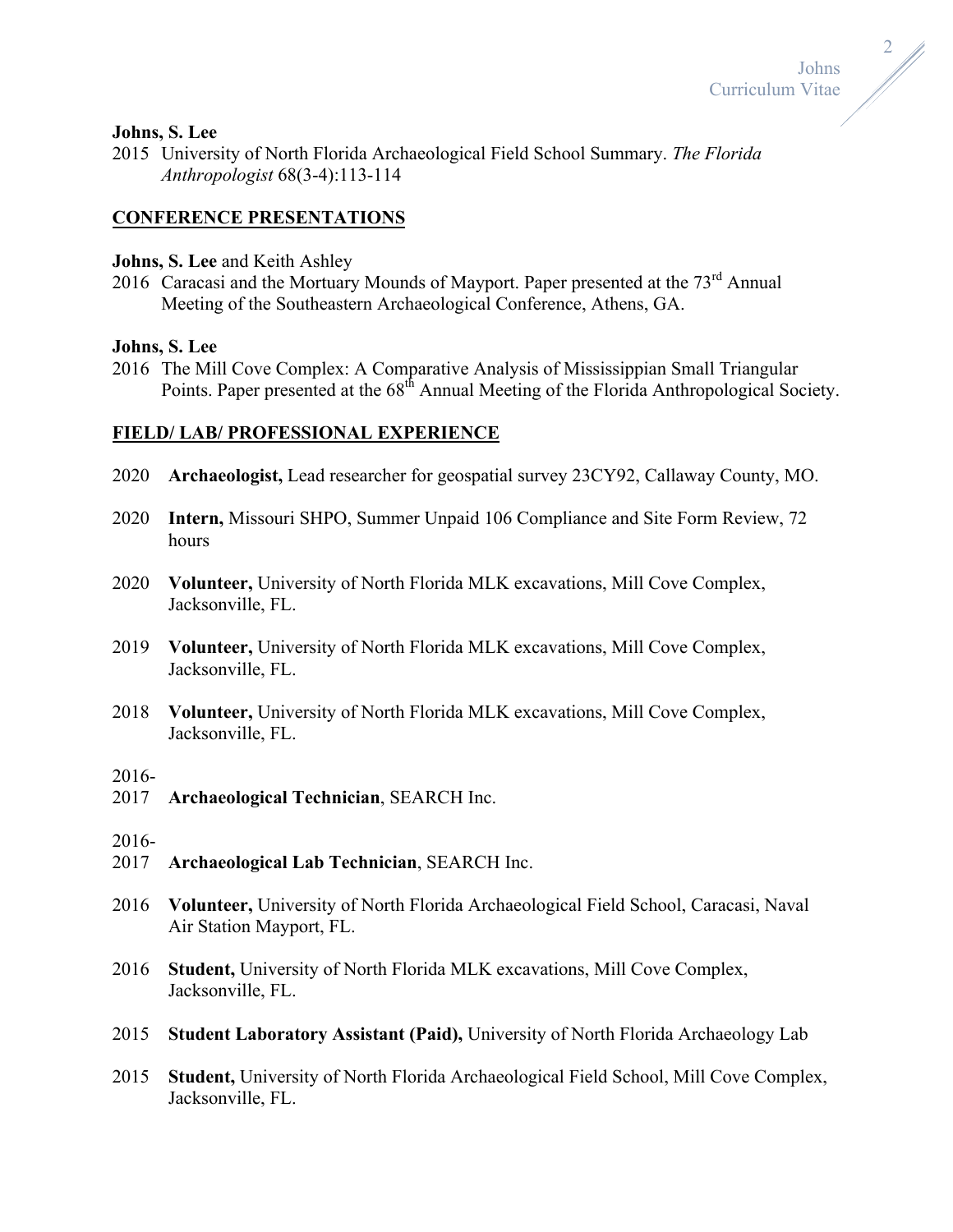3

2014 **Student,** Valencia College Study Abroad, Medieval Mill Preservation, Nanteuil-en-Vallee, France.

# **TEACHING EXPERIENCE**

- 2020 **Teaching Assistant,** University of Missouri-Columbia, Cultural Anthropology
- 2020 **Instructor (Unpaid),** University of Central Florida, FAA sUAS Fundamentals
- 2020 **Guest Lecture,** University of Central Florida, Brown Bag Presentation, sUAS Regulations: Drone Use in Education and Research
- 2020 **Teaching Assistant,** University of Central Florida, Archaeology and the Rise of Human Culture, Paleoethnobotany
- 2019 **Instructor (Unpaid),** University of Central Florida, FAA sUAS Fundamentals
- 2019 **Teaching Assistant**, University of Central Florida, Peoples of the World, Forensic Anthropology.
- 2019 **Tutor (Paid),** University of Central Florida, Global UCF, The Human Species.
- 2019 **Guest Lecture**, University of Central Florida, Lithic Analysis, Florida Prehistoric Lithic Technology
- 2018 **Guest Lecture**, Valencia College, Introduction to Anthropology, Archaeological Research Methods

## **UNIVERSITY & DISCIPLINE SERVICE**

University of Missouri-Columbia

2020 (Fall) Graduate Anthropology Association President, Founding Member

University of Central Florida

- 2020 (Spring) UCF Anthropology sUAS Program Coordinator and Instructor (Unpaid)
- 2019 (Nov) Salute Veterans Honors Society Veterans Day UCF Flag Placement Volunteer
- 2019 (Fall) UCF Anthropology sUAS Program Coordinator and Instructor (Unpaid)
- 2019 (Oct) UCF Creative School for Children Archaeological Activities Volunteer
- 2019 (April) Archaeological Institute of America Presentation Volunteer
- 2019 (Sept) Archaeological Institute of America Presentation Volunteer